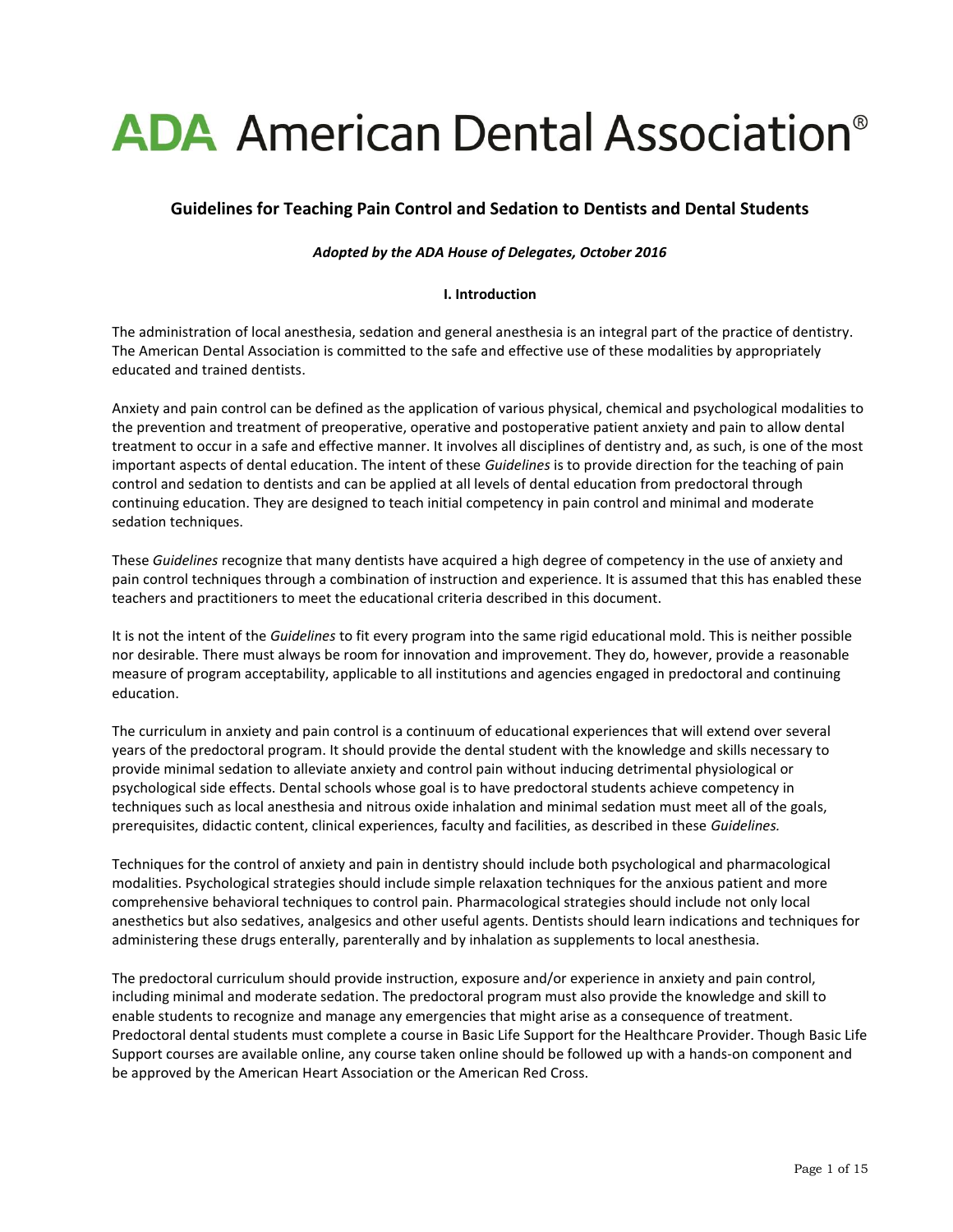Local anesthesia is the foundation of pain control in dentistry. Although the use of local anesthetics in dentistry has a long record of safety, dentists must be aware of the maximum safe dosage limit for each patient, since large doses of local anesthetics may increase the level of central nervous system depression with sedation. The use of minimal and moderate sedation requires an understanding of local anesthesia and the physiologic and pharmacologic implications of the local anesthetic agents when combined with the sedative agents.

Level of sedation is entirely independent of the route of administration. Moderate and deep sedation or general anesthesia may be achieved via any route of administration and thus an appropriately consistent level of training must be established.

For children, the American Dental Association supports the use of the American Academy of Pediatrics/American Academy of Pediatric Dentistry Guidelines for Monitoring and Management of Pediatric Patients During and After Sedation for Diagnostic and Therapeutic Procedures.

The knowledge, skill and clinical experience required for the safe administration of deep sedation and/or general anesthesia are beyond the scope of predoctoral and continuing education programs. Advanced education programs that teach deep sedation and/or general anesthesia to competency have specific teaching requirements described in the Commission on Dental Accreditation requirements for those advanced programs and represent the educational and clinical requirements for teaching deep sedation and/or general anesthesia in dentistry.

The objective of educating dentists to utilize pain control, sedation and general anesthesia is to enhance their ability to provide oral health care. The American Dental Association urges dentists to participate regularly in continuing education update courses in these modalities in order to remain current.

All areas in which local anesthesia and sedation are being used must be properly equipped with suction, physiologic monitoring equipment, a positive pressure oxygen delivery system suitable for the patient being treated and emergency drugs. Protocols for the management of emergencies must be developed and training programs held at frequent intervals.

#### **II. Definitions**

# **Methods of Anxiety and Pain Control**

**minimal sedation (previously known as anxiolysis)** *-* a minimally depressed level of consciousness, produced by a pharmacological method, that retains the patient's ability to independently and continuously maintain an airway and respond *normally* to tactile stimulation and verbal command. Although cognitive function and coordination may be modestly impaired, ventilatory and cardiovascular functions are unaffected.<sup>1</sup>

Patients whose only response is reflex withdrawal from repeated painful stimuli would not be considered to be in a state of minimal sedation.

The following definitions apply to administration of minimal sedation:

*maximum recommended dose (MRD) -* maximum FDA-recommended dose of a drug, as printed in FDA-approved labeling for unmonitored home use.

*dosing for minimal sedation via the enteral route* – minimal sedation may be achieved by the administration of a drug, either singly or in divided doses, by the enteral route to achieve the desired clinical effect, not to exceed the maximum recommended dose (MRD).

The administration of enteral drugs exceeding the maximum recommended dose during a single appointment is considered to be moderate sedation and the moderate sedation guidelines apply.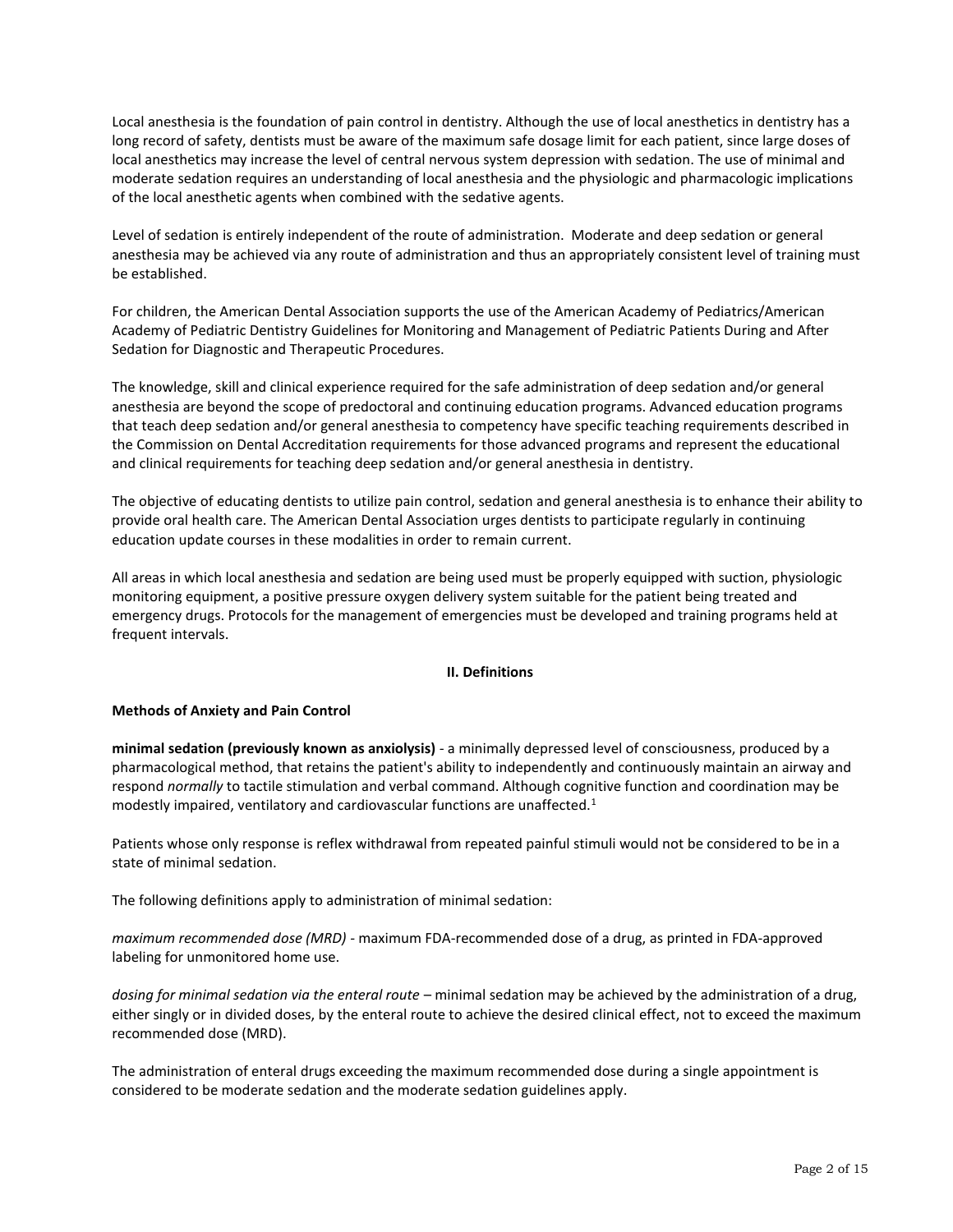Nitrous oxide/oxygen when used in combination with sedative agent(s) may produce minimal, moderate, deep sedation or general anesthesia.

If more than one enteral drug is administered to achieve the desired sedation effect, with or without the concomitant use of nitrous oxide, the guidelines for moderate sedation must apply.

*Note:* In accord with this particular definition, the drug(s) and/or techniques used should carry a margin of safety wide enough never to render unintended loss of consciousness. The use of the MRD to guide dosing for minimal sedation is intended to create this margin of safety.

**moderate sedation** *-* a drug-induced depression of consciousness during which patients respond *purposefully* to verbal commands, either alone or accompanied by light tactile stimulation. No interventions are required to maintain a patent airway, and spontaneous ventilation is adequate. Cardiovascular function is usually maintained.<sup>1</sup>

*Note*: In accord with this particular definition, the drugs and/or techniques used should carry a margin of safety wide enough to render unintended loss of consciousness unlikely. Repeated dosing of an agent before the effects of previous dosing can be fully appreciated may result in a greater alteration of the state of consciousness than is the intent of the dentist. Further, a patient whose only response is reflex withdrawal from a painful stimulus is not considered to be in a state of moderate sedation.

The following definition applies to administration of moderate and deeper levels of sedation:

*titration* - administration of incremental doses of an intravenous or inhalation drug until a desired effect is reached. Knowledge of each drug's time of onset, peak response and duration of action is essential to avoid over sedation. Although the concept of titration of a drug to effect is critical for patient safety, when the intent is moderate sedation one must know whether the previous dose has taken full effect before administering an additional drug increment.

**deep sedation** - a drug-induced depression of consciousness during which patients cannot be easily aroused but respond purposefully following repeated or painful stimulation. The ability to independently maintain ventilatory function may be impaired. Patients may require assistance in maintaining a patent airway, and spontaneous ventilation may be inadequate. Cardiovascular function is usually maintained.<sup>1</sup>

**general anesthesia** – a drug-induced loss of consciousness during which patients are not arousable, even by painful stimulation. The ability to independently maintain ventilatory function is often impaired. Patients often require assistance in maintaining a patent airway, and positive pressure ventilation may be required because of depressed spontaneous ventilation or drug-induced depression of neuromuscular function. Cardiovascular function may be impaired.<sup>1</sup>

Because sedation and general anesthesia are a continuum, it is not always possible to predict how an individual patient will respond. Hence, practitioners intending to produce a given level of sedation should be able to diagnose and manage the physiologic consequences (rescue) for patients whose level of sedation becomes deeper than initially intended.<sup>1</sup>

For all levels of sedation, the qualified dentist must have the training, skills, drugs and equipment to identify and manage such an occurrence until either assistance arrives (emergency medical service) or the patient returns to the intended level of sedation without airway or cardiovascular complications.

# **Routes of Administration**

*enteral* - any technique of administration in which the agent is absorbed through the gastrointestinal (GI) tract or oral mucosa [i.e., oral, rectal, sublingual].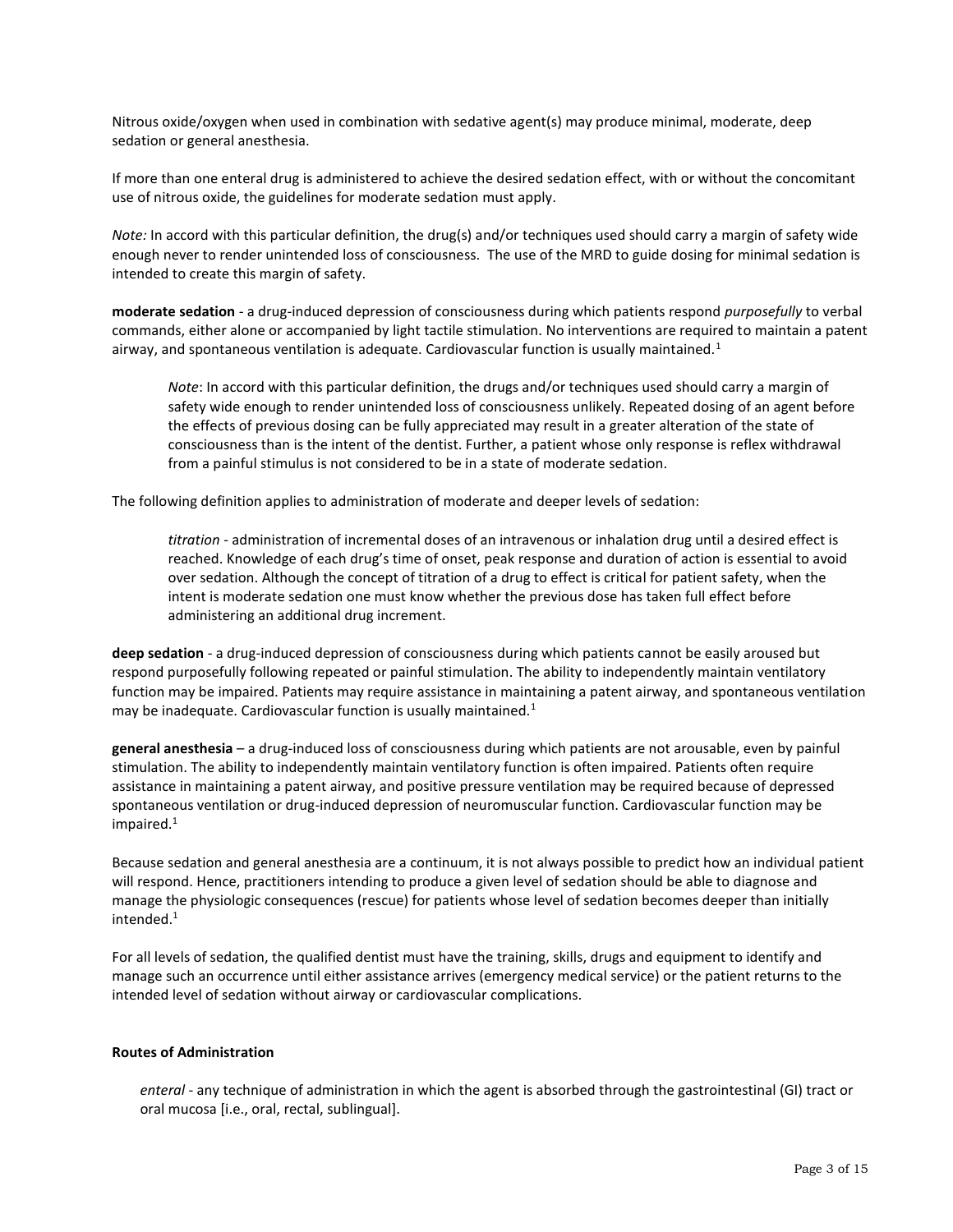*parenteral* - a technique of administration in which the drug bypasses the gastrointestinal (GI) tract [i.e., intramuscular (IM), intravenous (IV), intranasal (IN), submucosal (SM), subcutaneous (SC), intraosseous (IO)].

*transdermal -* a technique of administration in which the drug is administered by patch or iontophoresis through skin.

*transmucosal* – a technique of administration in which the drug is administered across mucosa such as intranasal, sublingual, or rectal.

*inhalation* - a technique of administration in which a gaseous or volatile agent is introduced into the lungs and whose primary effect is due to absorption through the gas/blood interface.

#### **Terms**

*analgesia* **–** the diminution or elimination of pain.

*local anesthesia* - the elimination of sensation, especially pain, in one part of the body by the topical application or regional injection of a drug.

*Note*: Although the use of local anesthetics is the foundation of pain control in dentistry and has a long record of safety, dentists must always be aware of the maximum, safe dosage limits for each patient. Large doses of local anesthetics in themselves may result in central nervous system depression especially in combination with sedative agents.

*qualified dentist* – a dentist providing sedation and anesthesia in compliance with their state rules and/or regulations.

*must/shall* - indicates an imperative need and/or duty; an essential or indispensable item; mandatory.

*should* -indicates the recommended manner to obtain the standard; highly desirable.

*may* - indicates freedom or liberty to follow a reasonable alternative.

continual - repeated regularly and frequently in a steady succession.

*continuous* - prolonged without any interruption at any time.

*time-oriented anesthesia record* - documentation at appropriate time intervals of drugs, doses and physiologic data obtained during patient monitoring.

*immediately available* – on site in the facility and available for immediate use.

#### **Levels of Knowledge**

*familiarity* - a simplified knowledge for the purpose of orientation and recognition of general principles.

*in-depth* - a thorough knowledge of concepts and theories for the purpose of critical analysis and the synthesis of more complete understanding (highest level of knowledge).

# **Levels of Skill**

*exposed* - the level of skill attained by observation of or participation in a particular activity.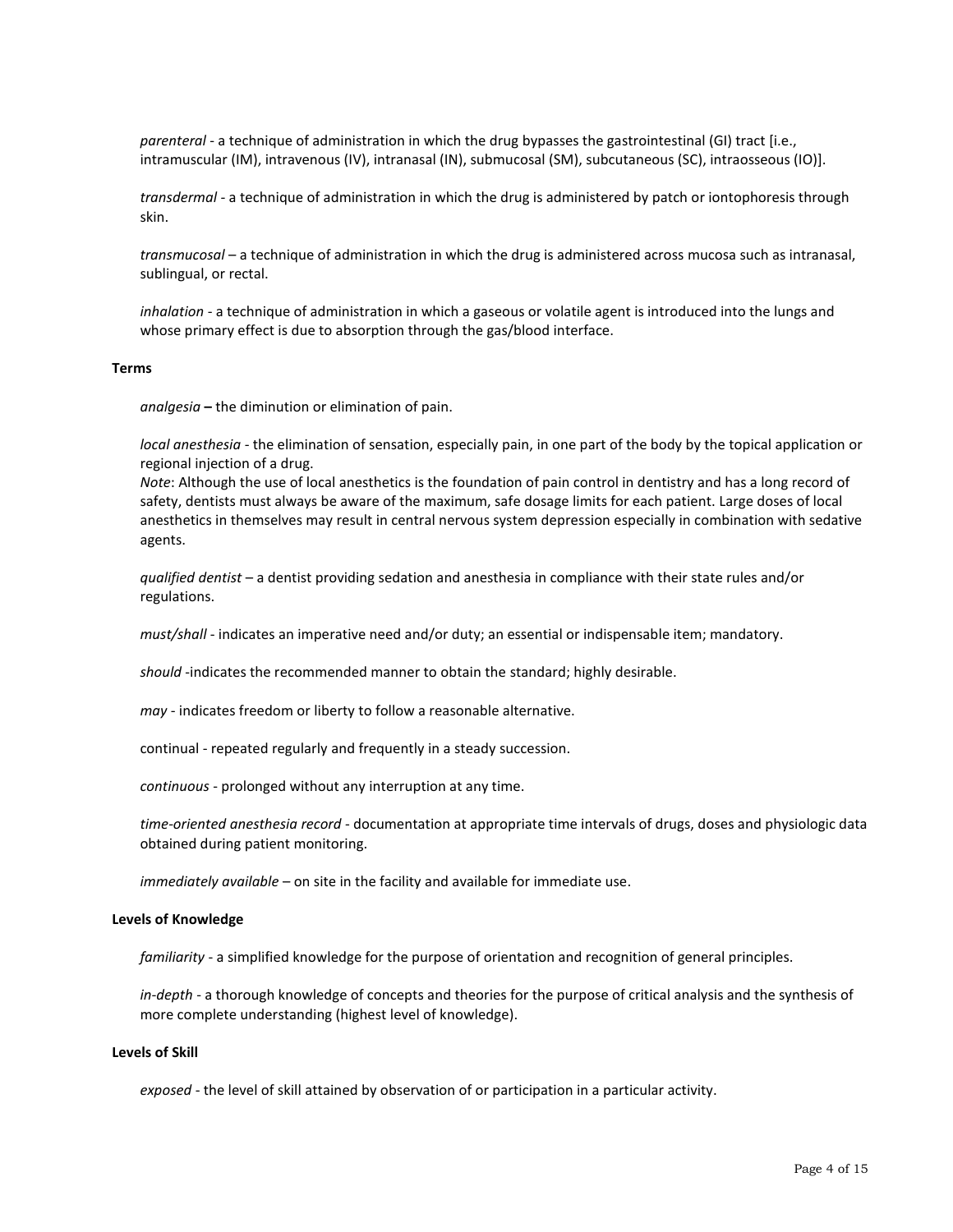*competent* - displaying special skill or knowledge derived from training and experience.

| <b>Classification</b>                                                                                                                                                                                   | <b>Definition</b>                                                                     | Examples, including but not limited to:                                                                                                                                                                                                                                                                                                                                                                                                                   |  |
|---------------------------------------------------------------------------------------------------------------------------------------------------------------------------------------------------------|---------------------------------------------------------------------------------------|-----------------------------------------------------------------------------------------------------------------------------------------------------------------------------------------------------------------------------------------------------------------------------------------------------------------------------------------------------------------------------------------------------------------------------------------------------------|--|
| ASA I                                                                                                                                                                                                   | A normal healthy patient                                                              | Healthy, non-smoking, no or minimal alcohol use                                                                                                                                                                                                                                                                                                                                                                                                           |  |
| ASA II                                                                                                                                                                                                  | A patient with mild systemic disease                                                  | Mild diseases only without substantive functional<br>limitations. Examples include (but not limited to):<br>current smoker, social alcohol drinker, pregnancy,<br>obesity (30 < BMI < 40), well-controlled DM/HTN, mild<br>lung disease                                                                                                                                                                                                                   |  |
| ASA III                                                                                                                                                                                                 | A patient with severe systemic<br>disease                                             | Substantive functional limitations; One or more<br>moderate to severe diseases. Examples include (but<br>not limited to): poorly controlled DM or HTN, COPD,<br>morbid obesity (BMI ≥40), active hepatitis, alcohol<br>dependence or abuse, implanted pacemaker,<br>moderate reduction of ejection fraction, *ESRD<br>undergoing regularly scheduled dialysis, premature<br>infant PCA < 60 weeks, history (>3 months) of MI, CVA,<br>TIA, or CAD/stents. |  |
| <b>ASA IV</b>                                                                                                                                                                                           | A patient with severe systemic<br>disease that is a constant threat to<br>life        | Examples include (but not limited to): recent (<3<br>months) MI, CVA, TIA, or CAD/stents, ongoing cardiac<br>ischemia or severe valve dysfunction, severe reduction<br>of ejection fraction, sepsis, DIC, ARD or *ESRD not<br>undergoing regularly scheduled dialysis                                                                                                                                                                                     |  |
| ASA V                                                                                                                                                                                                   | A moribund patient who is not<br>expected to survive without the<br>operation         | Examples include (but not limited to): ruptured<br>abdominal/thoracic aneurysm, massive trauma,<br>intracranial bleed with mass effect, ischemic bowel in<br>the face of significant cardiac pathology or multiple<br>organ/system dysfunction                                                                                                                                                                                                            |  |
| <b>ASA VI</b>                                                                                                                                                                                           | A declared brain-dead patient<br>whose organs are being removed<br>for donor purposes |                                                                                                                                                                                                                                                                                                                                                                                                                                                           |  |
| *The addition of "E" denotes Emergency surgery: (An emergency is defined as existing when delay in treatment<br>of the patient would lead to a significant increase in the threat to life or body part) |                                                                                       |                                                                                                                                                                                                                                                                                                                                                                                                                                                           |  |

| American Society of Anesthesiologists (ASA) Patient Physical Status Classification <sup>2</sup> |  |  |
|-------------------------------------------------------------------------------------------------|--|--|
|-------------------------------------------------------------------------------------------------|--|--|

# **American Society of Anesthesiologists' Fasting Guidelines<sup>3</sup>**

| <b>Ingested Material</b> | <b>Minimum Fasting Period</b> |
|--------------------------|-------------------------------|
| Clear liquids            | 2 hours                       |
| <b>Breast milk</b>       | 4 hours                       |
| Infant formula           | 6 hours                       |
| Nonhuman milk            | 6 hours                       |
| Light meal               | 6 hours                       |
| Fatty meal               | 8 hours                       |

# **Education Courses**

Education may be offered at different levels (competency, update, survey courses and advanced education programs). A description of these different levels follows:

**1. Competency Courses** are designed to meet the needs of dentists who wish to become competent in the safe and effective administration of local anesthesia, minimal and moderate sedation. They consist of lectures, demonstrations and sufficient clinical participation to assure the faculty that the dentist understands the procedures taught and can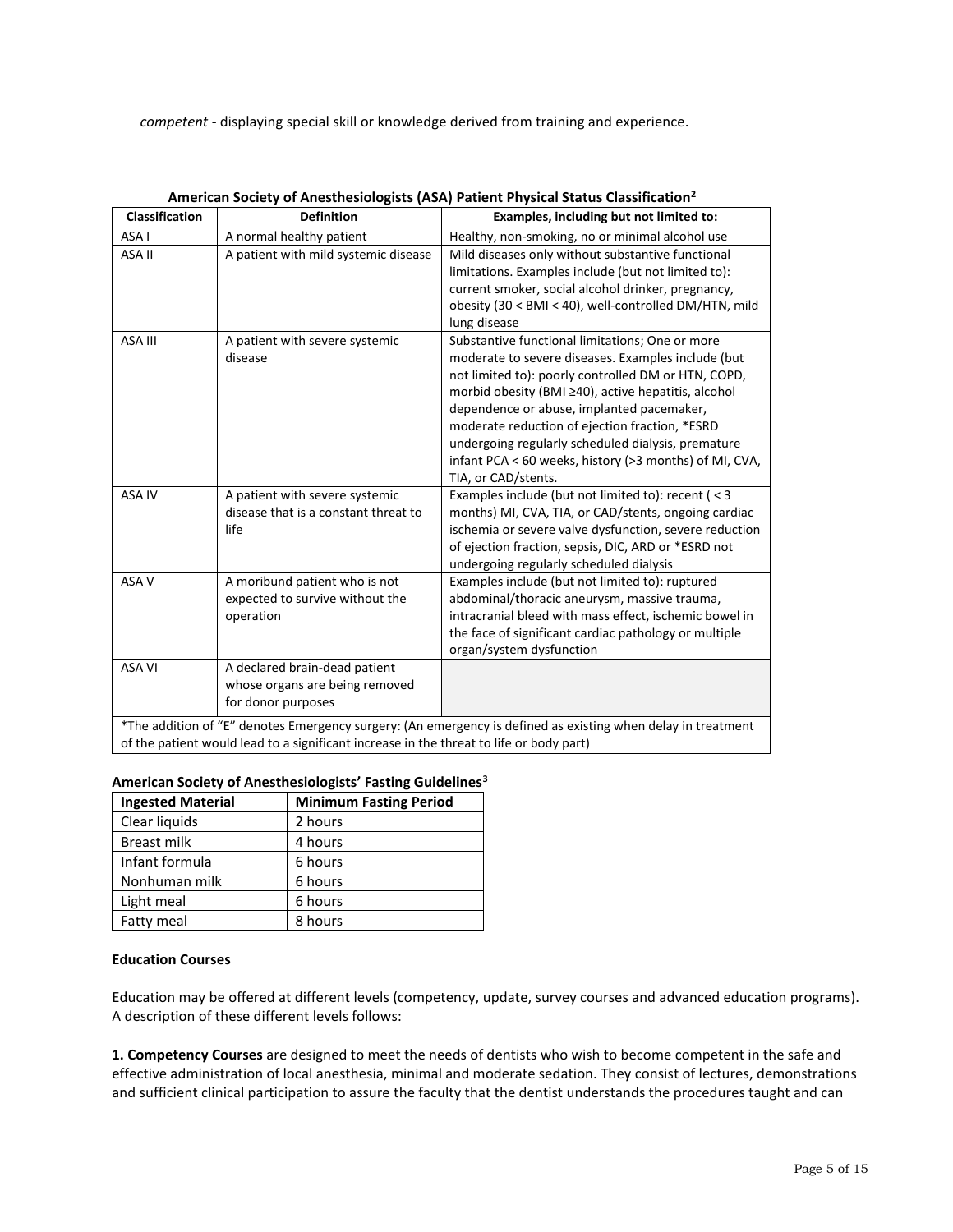safely and effectively apply them so that mastery of the subject is achieved. Faculty must assess and document the dentist's competency upon successful completion of such training. To maintain competency, periodic update courses must be completed.

**2. Update Courses** are designed for persons with previous training. They are intended to provide a review of the subject and an introduction to recent advances in the field. They should be designed didactically and clinically to meet the specific needs of the participants. Participants must have completed previous competency training (equivalent, at a minimum, to the competency course described in this document) and have current experience to be eligible for enrollment in an update course.

**3. Survey Courses** are designed to provide general information about subjects related to pain control and sedation. Such courses should be didactic and not clinical in nature, since they are not intended to develop clinical competency.

**4. Advanced Education Courses** are a component of an advanced dental education program, accredited by the Commission on Dental Accreditation in accord with the *Accreditation Standards* for advanced dental education programs. These courses are designed to prepare the graduate dentist or postdoctoral student in the most comprehensive manner to be competent in the safe and effective administration of minimal, moderate and deep sedation and general anesthesia.

# **III. Teaching Pain Control**

These *Guidelines* present a basic overview of the recommendations for teaching pain control.

**A. General Objectives:** Upon completion of a predoctoral curriculum in pain control the dentist must:

- 1. have an in-depth knowledge of those aspects of anatomy, physiology, pharmacology and psychology involved in the use of various anxiety and pain control methods;
- 2. be competent in evaluating the psychological and physical status of the patient, as well as the magnitude of the operative procedure, in order to select the proper regimen;
- 3. be competent in monitoring vital functions;
- 4. be competent in prevention, recognition and management of related complications;
- 5. have in-depth knowledge of the appropriateness of and the indications for medical consultation or referral;
- 6. be competent in the maintenance of proper records with accurate chart entries recording medical history, physical examination, vital signs, drugs administered and patient response.

#### **B. Pain Control Curriculum Content:**

- 1. Philosophy of anxiety and pain control and patient management, including the nature and purpose of pain
- 2. Review of physiologic and psychologic aspects of anxiety and pain
- 3. Review of airway anatomy and physiology
- 4. Physiologic monitoring
- a. Observation
	- (1) Central nervous system
	- (2) Respiratory system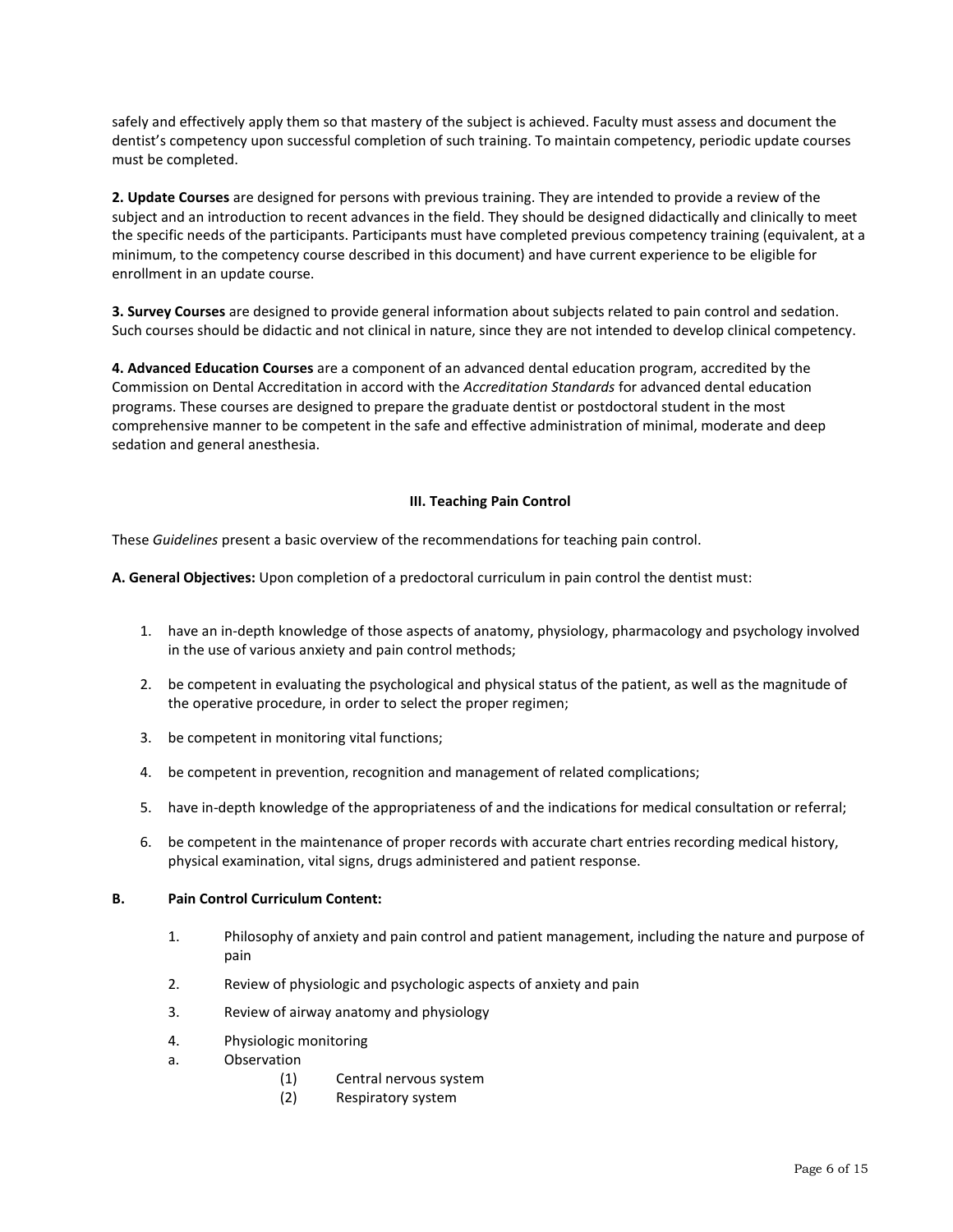- a. Oxygenation
- b. Ventilation
- (3) Cardiovascular system
- b. Monitoring equipment
- 5. Pharmacologic aspects of anxiety and pain control
- a. Routes of drug administration
- b. Sedatives and anxiolytics
- c. Local anesthetics
- d. Analgesics and antagonists
- e. Adverse side effects
- f Drug interactions
- g. Drug abuse
- 6. Control of preoperative and operative anxiety and pain
- a. Patient evaluation
	- (1) Psychological status
	- (2) ASA physical status
	- (3) Type and extent of operative procedure
- b. Nonpharmacologic methods
	- (1) Psychological and behavioral methods
		- (a) Anxiety management
		-
		- (b) Relaxation techniques<br>(c) Systematic desensitiza Systematic desensitization
		- (2) Interpersonal strategies of patient management
		- (3) Hypnosis
		- (4) Electronic dental anesthesia
		- (5) Acupuncture/Acupressure
		- (6) Other
- c. Local anesthesia
	- (1) Review of related anatomy, and physiology
	- (2) Pharmacology
		- (i) Dosing
		- (ii) Toxicity
		- (iii) Selection of agents
	- (3) Techniques of administration
		- (i) Topical
		- (ii) Infiltration (supraperiosteal)
		- (iii) Nerve block maxilla-to include:
			- (aa) Posterior superior alveolar
				- (bb) Infraorbital
				- (cc) Nasopalatine
				- (dd) Greater palatine

(ee) Maxillary (2nd division)

- (ff) Other blocks
- (iv) Nerve block mandible-to include:
	- (aa) Inferior alveolar-lingual
	- (bb) Mental-incisive
	- (cc) Buccal
	- (dd) Gow-Gates
	- (ee) Closed mouth
- (v) Alternative injections-to include: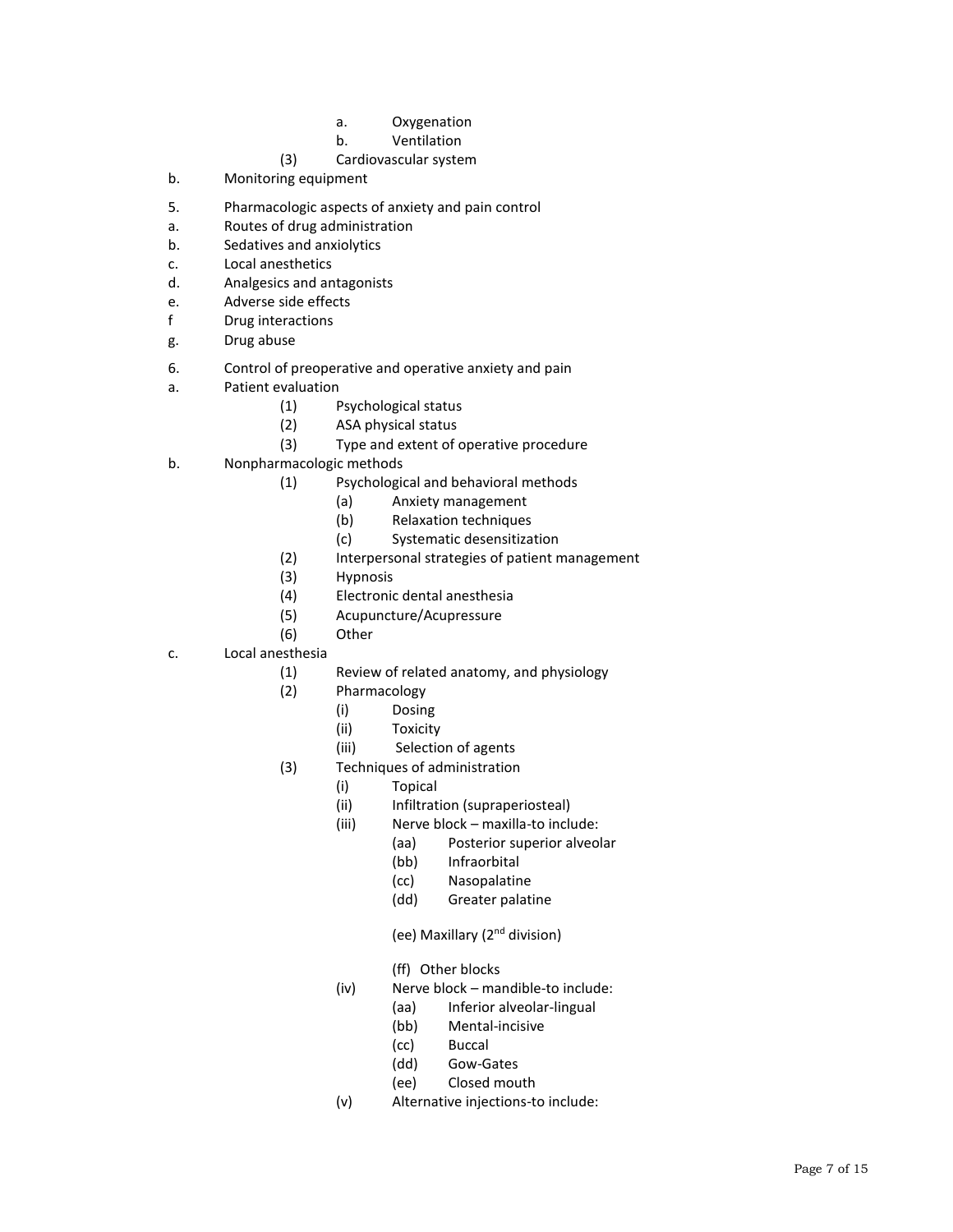- (aa) Periodontal ligament
- (bb) Intraosseous
- d. Prevention, recognition and management of complications and emergencies

**C. Sequence of Pain Control Didactic and Clinical Instruction:** Beyond the basic didactic instruction in local anesthesia, additional time should be provided for demonstrations and clinical practice of the injection techniques. The teaching of other methods of anxiety and pain control, such as the use of analgesics and enteral, inhalation and parenteral sedation, should be coordinated with a course in pharmacology. By this time the student also will have developed a better understanding of patient evaluation and the problems related to prior patient care. As part of this instruction, the student should be taught the techniques of venipuncture and physiologic monitoring. Time should be included for demonstration of minimal and moderate sedation techniques.

Following didactic instruction in minimal and moderate sedation, the student must receive sufficient clinical experience to demonstrate competency in those techniques in which the student is to be certified. It is understood that not all institutions may be able to provide instruction to the level of clinical competence in pharmacologic sedation modalities to all students. The amount of clinical experience required to achieve competency will vary according to student ability, teaching methods and the anxiety and pain control modality taught.

Clinical experience in minimal and moderate sedation techniques should be related to various disciplines of dentistry and not solely limited to surgical cases. Typically, such experience will be provided in managing healthy adult patients.

Throughout both didactic and clinical instruction in anxiety and pain control, psychological management of the patient should also be stressed. Instruction should emphasize that the need for sedative techniques is directly related to the patient's level of anxiety, cooperation, medical condition and the planned procedures.

**D. Faculty:** Instruction must be provided by qualified faculty for whom anxiety and pain control are areas of major proficiency, interest and concern.

**E. Facilities:** Competency courses must be presented where adequate facilities are available for proper patient care, including drugs and equipment for the management of emergencies.

#### **IV. Teaching Administration of Minimal Sedation**

The faculty responsible for curriculum in minimal sedation techniques must be familiar with the ADA Policy Statement: *Guidelines for the Use of Sedation and General Anesthesia by Dentists*, and the Commission on Dental Accreditation's *Accreditation Standards* for dental education programs.

These *Guidelines* present a basic overview of the recommendations for teaching minimal sedation. These include courses in nitrous oxide/oxygen sedation, enteral sedation, and combined inhalation/enteral techniques.

**General Objectives:** Upon completion of a competency course in minimal sedation, the dentist must be able to:

- 1. Describe the adult anatomy and physiology of the respiratory, cardiovascular and central nervous systems, as they relate to the above techniques.
- 2. Describe the pharmacological effects of drugs.
- 3. Describe the methods of obtaining a medical history and conduct an appropriate physical examination.
- 4. Apply these methods clinically in order to obtain an accurate evaluation.
- 5. Use this information clinically for ASA classification risk assessment and pre-procedure fasting instructions.
- 6. Choose the most appropriate technique for the individual patient.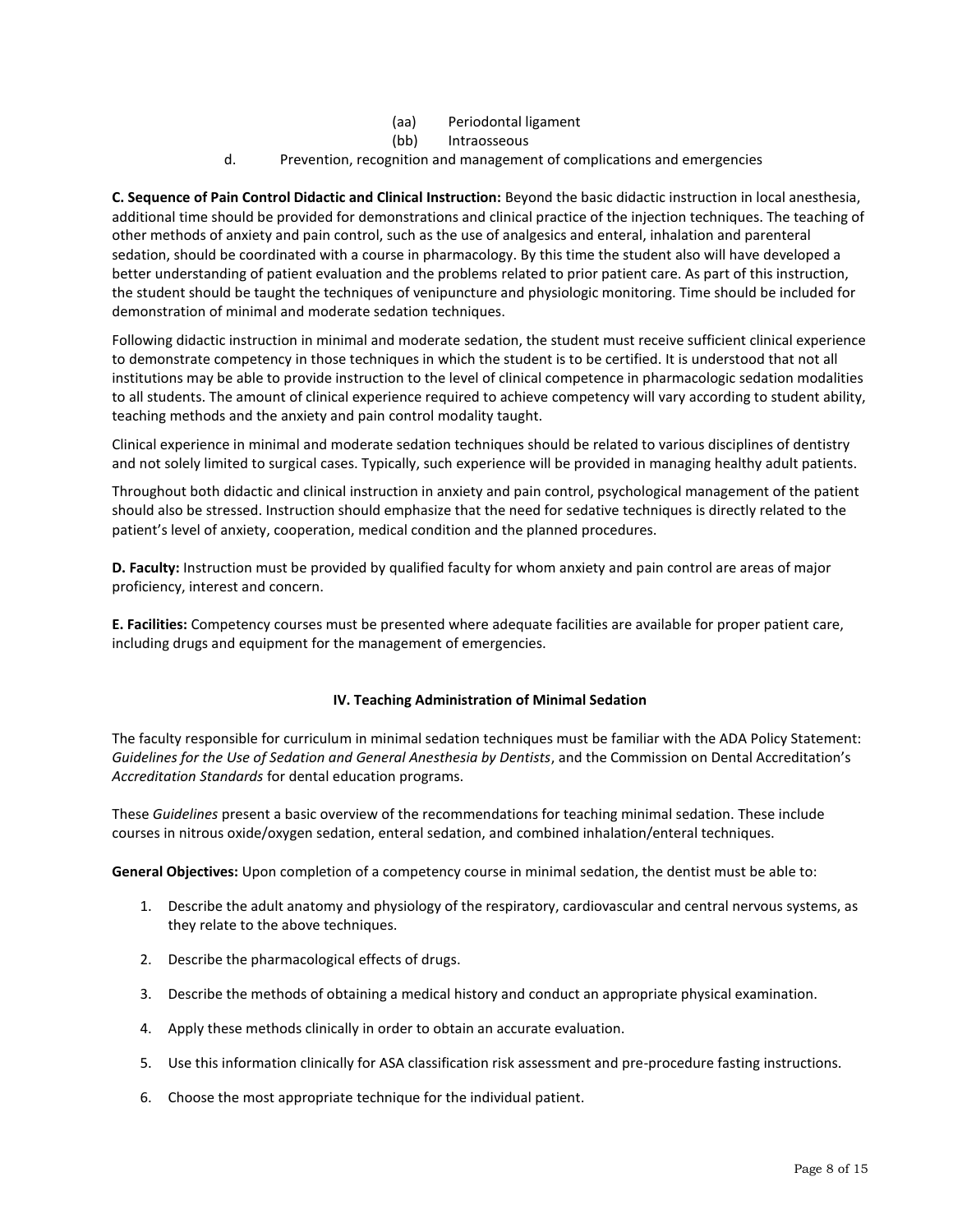- 7. Use appropriate physiologic monitoring equipment.
- 8. Describe the physiologic responses that are consistent with minimal sedation.
- 9. Understand the sedation/general anesthesia continuum.
- 10. Demonstrate the ability to diagnose and treat emergencies related to the next deeper level of anesthesia than intended.

#### **Inhalation Sedation (Nitrous Oxide/Oxygen)**

**A. Inhalation Sedation Course Objectives:** Upon completion of a competency course in inhalation sedation techniques, the dentist must be able to:

- 1. Describe the basic components of inhalation sedation equipment.
- 2. Discuss the function of each of these components.
- 3. List and discuss the advantages and disadvantages of inhalation sedation.
- 4. List and discuss the indications and contraindications of inhalation sedation.
- 5. List the complications associated with inhalation sedation.
- 6. Discuss the prevention, recognition and management of these complications.
- 7. Administer inhalation sedation to patients in a clinical setting in a safe and effective manner.
- 8. Discuss the abuse potential, occupational hazards and other untoward effects of inhalation agents.

#### **B. Inhalation Sedation Course Content:**

- 1.Historical, philosophical and psychological aspects of anxiety and pain control.
- 2. Patient evaluation and selection through review of medical history taking, physical diagnosis and psychological considerations.
- 3.Definitions and descriptions of physiological and psychological aspects of anxiety and pain.
- 4.Description of the stages of drug-induced central nervous system depression through all levels of consciousness and unconsciousness, with special emphasis on the distinction between the conscious and the unconscious state.
- 5. Review of adult respiratory and circulatory physiology and related anatomy.
- 6. Pharmacology of agents used in inhalation sedation, including drug interactions and incompatibilities.
- 7. Indications and contraindications for use of inhalation sedation.
- 8. Review of dental procedures possible under inhalation sedation.
- 9. Patient monitoring using observation and monitoring equipment (i.e., pulse oximetry), with particular attention to vital signs and reflexes related to pharmacology of nitrous oxide.
- 10. Importance of maintaining proper records with accurate chart entries recording medical history, physical examination, vital signs, drugs and doses administered and patient response.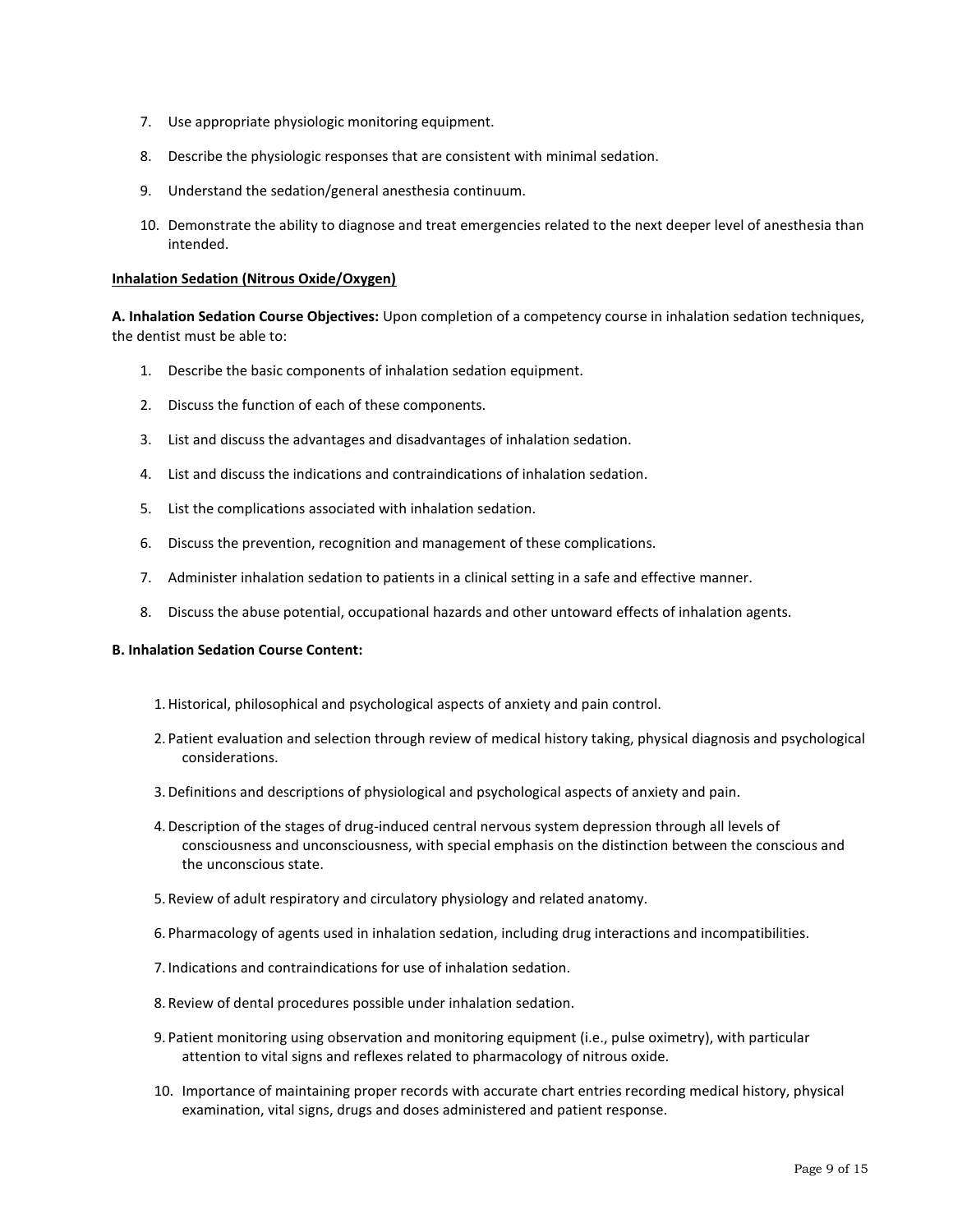- 11. Prevention, recognition and management of complications and life-threatening situations.
- 12. Administration of local anesthesia in conjunction with inhalation sedation techniques.
- 13. Description, maintenance and use of inhalation sedation equipment.
- 14. Introduction to potential health hazards of trace anesthetics and proposed techniques for limiting occupational exposure.
- 15. Discussion of abuse potential.

**C. Inhalation Sedation Course Duration:** While length of a course is only one of the many factors to be considered in determining the quality of an educational program, the course should be a minimum of *14 hours* plus management of clinical dental cases, during which clinical competency in inhalation sedation technique is achieved. The inhalation sedation course most often is completed as a part of the predoctoral dental education program. However, the course may be completed in a postdoctoral continuing education competency course.

**D. Participant Evaluation and Documentation of Inhalation Sedation Instruction:** Competency courses in inhalation sedation techniques must afford participants with sufficient clinical experience to enable them to achieve competency. This experience must be provided under the supervision of qualified faculty and must be evaluated. The course director must certify the competency of participants upon satisfactory completion of training. Records of the didactic instruction and clinical experience, including the number of patients treated by each participant must be maintained and available.

**E. Faculty:** The course should be directed by a dentist or physician qualified by experience and training. This individual should possess an active permit or license to administer moderate sedation in at least one state, have had at least three years of experience, including the individual's formal postdoctoral training in anxiety and pain control. In addition, the participation of highly qualified individuals in related fields, such as anesthesiologists, pharmacologists, internists, and cardiologists and psychologists, should be encouraged.

A participant-faculty ratio of not more than ten-to-one when inhalation sedation is being used allows for adequate supervision during the clinical phase of instruction; a one-to-one ratio is recommended during the early state of participation.

The faculty should provide a mechanism whereby the participant can evaluate the performance of those individuals who present the course material.

**F. Facilities:** Competency courses must be presented where adequate facilities are available for proper patient care, including drugs and equipment for the management of emergencies.

# **Enteral and/or Combination Inhalation-Enteral Minimal Sedation**

**A. Enteral and/or Combination Inhalation-Enteral Minimal Sedation Course Objectives:** Upon completion of a competency course in enteral and/or combination inhalation-enteral minimal sedation techniques, the dentist must be able to:

- 1. Describe the basic components of inhalation sedation equipment.
- 2. Discuss the function of each of these components.
- 3. List and discuss the advantages and disadvantages of enteral and/or combination inhalation-enteral minimal sedation (combined minimal sedation).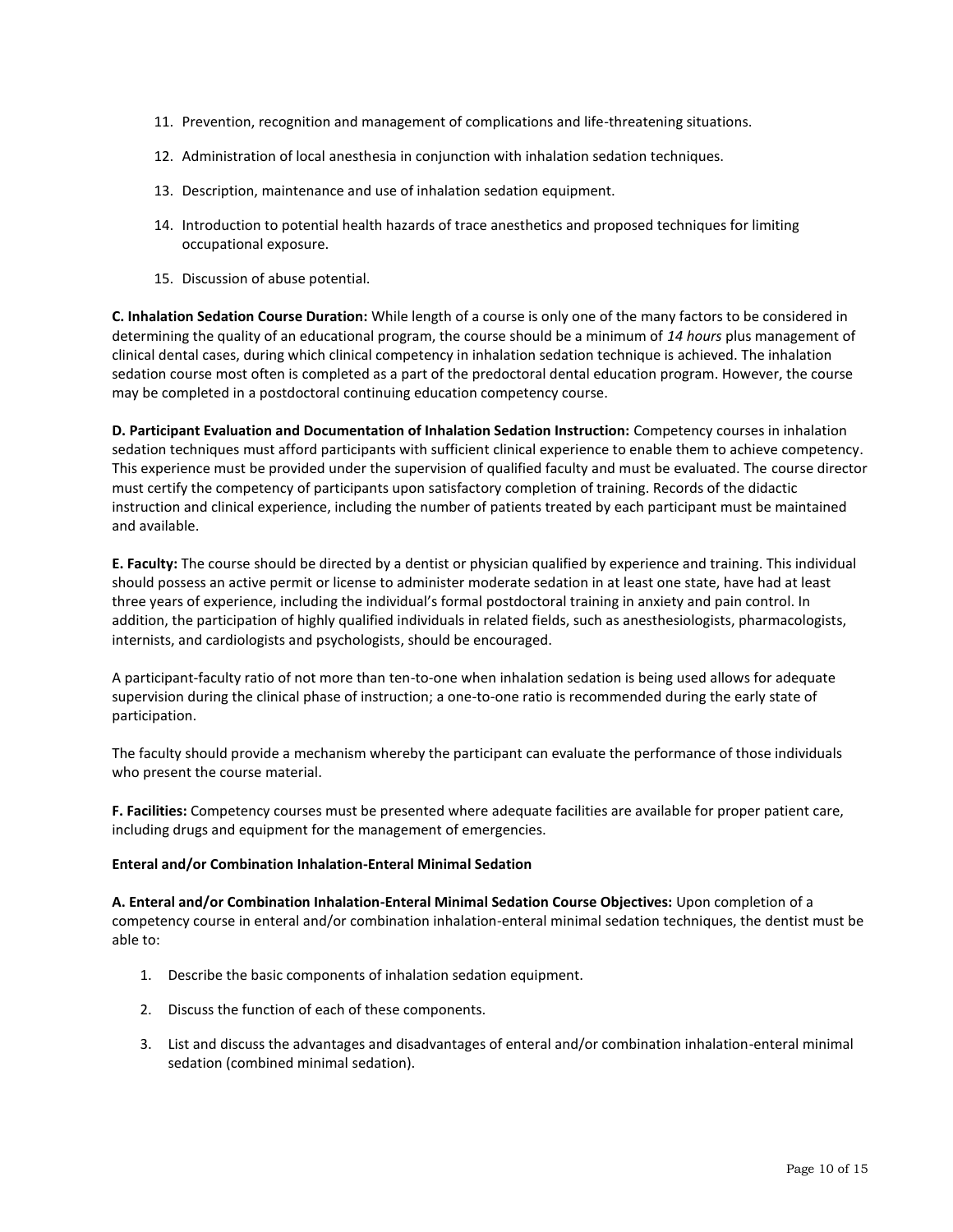- 4. List and discuss the indications and contraindications for the use of enteral and/or combination inhalationenteral minimal sedation (combined minimal sedation).
- 5. List the complications associated with enteral and/or combination inhalation-enteral minimal sedation (combined minimal sedation).
- 6. Discuss the prevention, recognition and management of these complications.
- 7. Administer enteral and/or combination inhalation-enteral minimal sedation (combined minimal sedation) to patients in a clinical setting in a safe and effective manner.
- 8. Discuss the abuse potential, occupational hazards and other effects of enteral and inhalation agents.
- 9. Discuss the pharmacology of the enteral and inhalation drugs selected for administration.
- 10. Discuss the precautions, contraindications and adverse reactions associated with the enteral and inhalation drugs selected.
- 11. Describe a protocol for management of emergencies in the dental office and list and discuss the emergency drugs and equipment required for management of life-threatening situations.
- 12. Demonstrate the ability to manage life-threatening emergency situations, including current certification in Basic Life Support for Healthcare Providers.
- 13. Discuss the pharmacological effects of combined drug therapy, their implications and their management. Nitrous oxide/oxygen when used in combination with sedative agent(s) may produce minimal, moderate, deep sedation or general anesthesia.

#### **B. Enteral and/or Combination Inhalation-Enteral Minimal Sedation Course Content:**

- 1. Historical, philosophical and psychological aspects of anxiety and pain control.
- 2. Patient evaluation and selection through review of medical history taking, physical diagnosis and psychological profiling.
- 3. Definitions and descriptions of physiological and psychological aspects of anxiety and pain.
- 4. Description of the stages of drug-induced central nervous system depression through all levels of consciousness and unconsciousness, with special emphasis on the distinction between the conscious and the unconscious state.
- 5. Review of adult respiratory and circulatory physiology and related anatomy.
- 6. Pharmacology of agents used in enteral and/or combination inhalation-enteral minimal sedation, including drug interactions and incompatibilities.
- 7. Indications and contraindications for use of enteral and/or combination inhalation-enteral minimal sedation (combined minimal sedation).
- 8. Review of dental procedures possible under enteral and/or combination inhalation-enteral minimal sedation).
- 9. Patient monitoring using observation, monitoring equipment, with particular attention to vital signs and reflexes related to consciousness.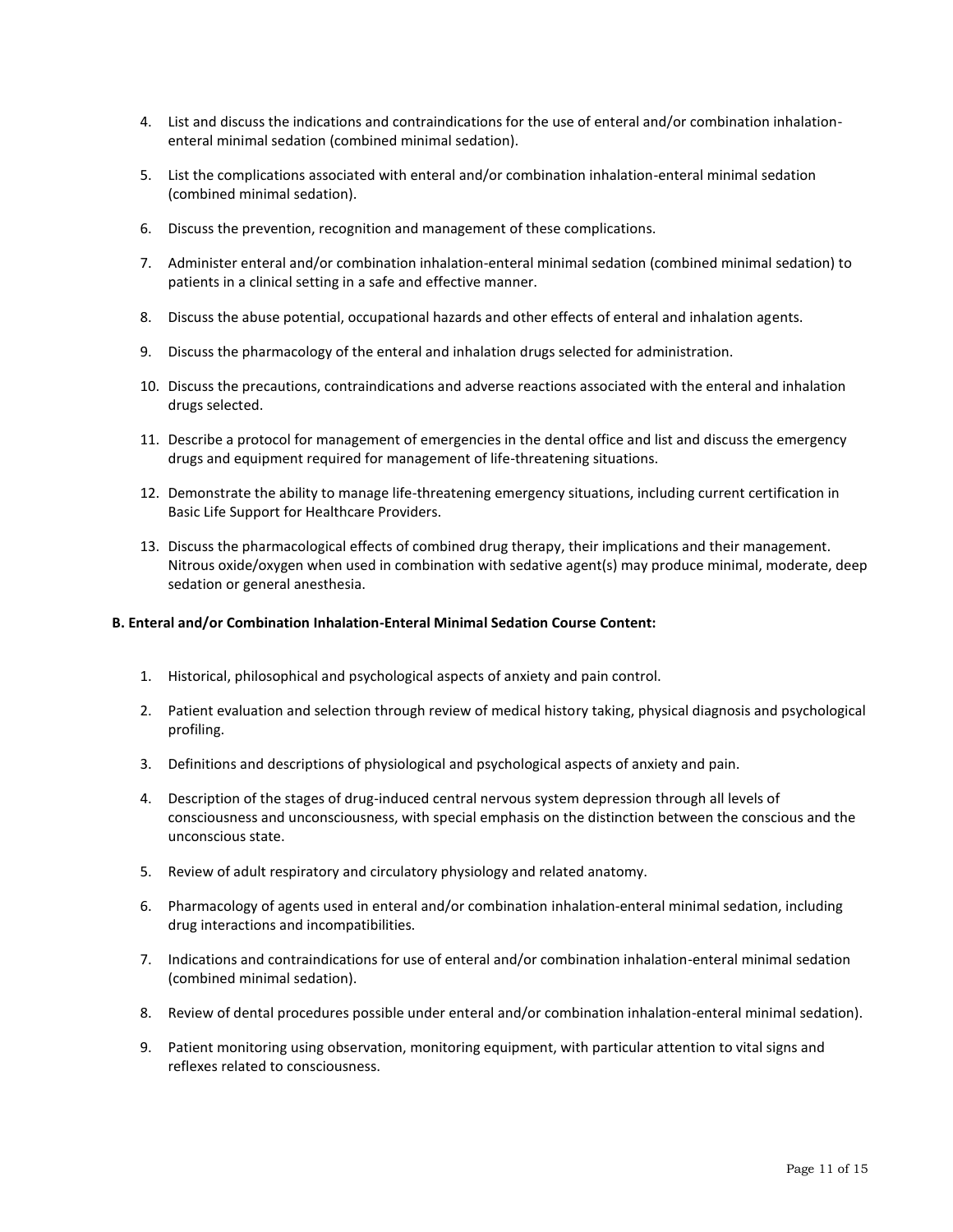- 10. Maintaining proper records with accurate chart entries recording medical history, physical examination, informed consent, time-oriented anesthesia record, including the names of all drugs administered including local anesthetics, doses, and monitored physiological parameters.
- 11. Prevention, recognition and management of complications and life-threatening situations.
- 12. Administration of local anesthesia in conjunction with enteral and/or combination inhalation-enteral minimal sedation techniques.
- 13. Description, maintenance and use of inhalation sedation equipment.
- 14. Introduction to potential health hazards of trace anesthetics and proposed techniques for limiting occupational exposure.
- 15. Discussion of abuse potential.

**C. Enteral and/or Combination Inhalation-Enteral Minimal Sedation Course Duration:** Participants must be able to document current certification in Basic Life Support for Healthcare Providers and have completed a nitrous oxide competency course to be eligible for enrollment in this course. While length of a course is only one of the many factors to be considered in determining the quality of an educational program, the course should include a minimum of *16 hours*, plus clinically-oriented experiences during which competency in enteral and/or combined inhalation-enteral minimal sedation techniques is demonstrated. Clinically-oriented experiences may include group observations on patients undergoing enteral and/or combination inhalation-enteral minimal sedation. Clinical experience in managing a compromised airway is critical to the prevention of life-threatening emergencies. The faculty should schedule participants to return for additional clinical experience if competency has not been achieved in the time allotted. The educational course may be completed in a predoctoral dental education curriculum or a postdoctoral continuing education competency course.

**D. Participant Evaluation and Documentation of Instruction:** Competency courses in combination inhalation-enteral minimal sedation techniques must afford participants with sufficient clinical understanding to enable them to achieve competency. The course director must certify the competency of participants upon satisfactory completion of the course. Records of the course instruction must be maintained and available.

**E. Faculty:** The course should be directed by a dentist or physician qualified by experience and training. This individual should possess a current permit or license to administer moderate sedation in at least one state, have had at least three years of experience, including the individual's formal postdoctoral training in anxiety and pain control. Dental faculty with broad clinical experience in the particular aspect of the subject under consideration should participate. In addition, the participation of highly qualified individuals in related fields, such as anesthesiologists, pharmacologists, internists, and cardiologists and psychologists, should be encouraged. The faculty should provide a mechanism whereby the participant can evaluate the performance of those individuals who present the course material.

**F. Facilities:** Competency courses must be presented where adequate facilities are available for proper patient care, including drugs and equipment for the management of emergencies.

# **V. Teaching Administration of Moderate Sedation**

These *Guidelines* present a basic overview of the requirements for a competency course in moderate sedation. These include courses in enteral and parenteral moderate sedation. The teaching guidelines contained in this section on moderate sedation differ slightly from documents in medicine to reflect the differences in delivery methodologies and practice environment in dentistry.

Completion of a pre-requisite nitrous oxide-oxygen competency course is required for participants combining moderate sedation with nitrous oxide-oxygen.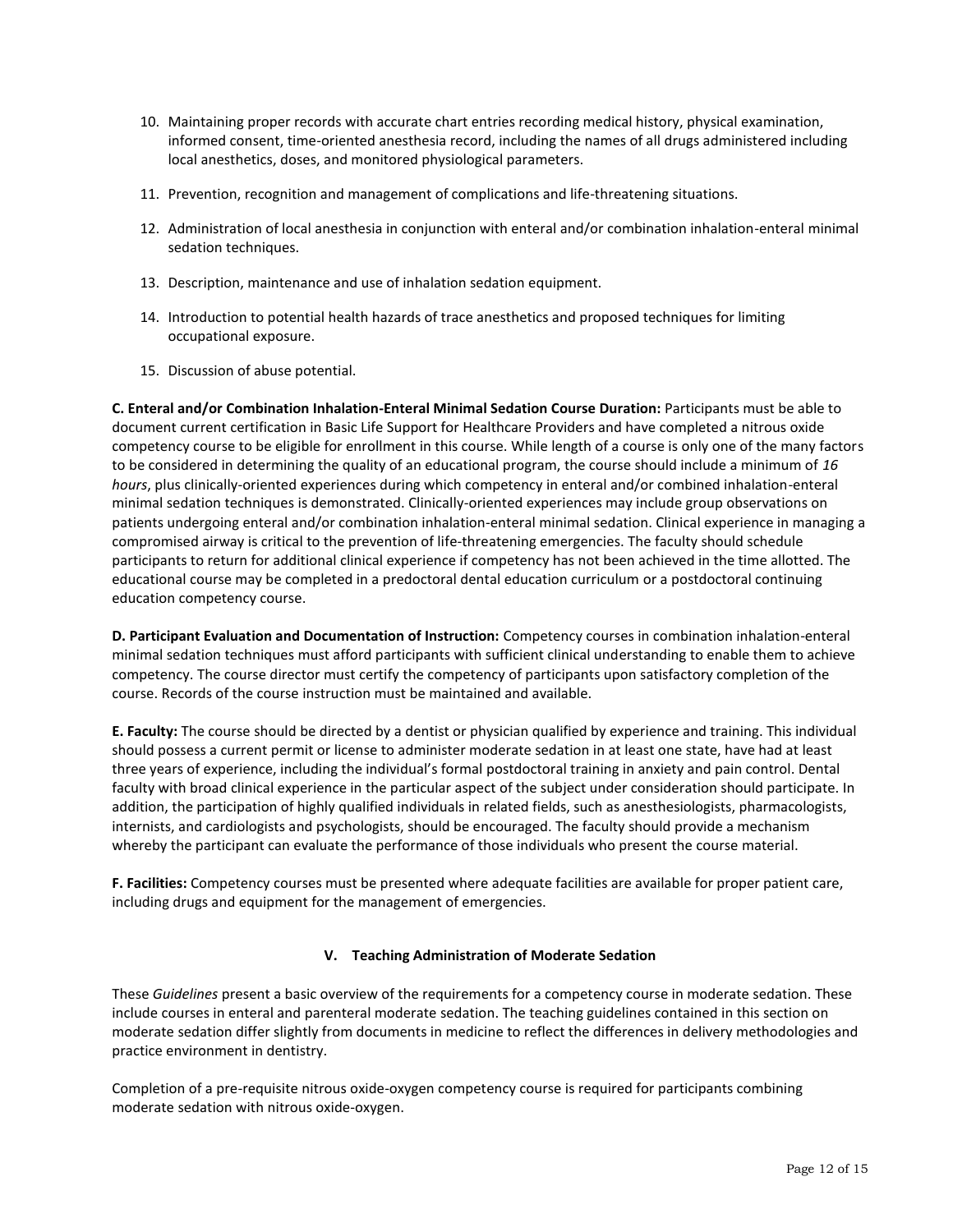**A. Course Objectives:** Upon completion of a course in moderate sedation, the dentist must be able to:

- 1. List and discuss the advantages and disadvantages of moderate sedation.
- 2. Discuss the prevention, recognition and management of complications associated with moderate sedation.
- 3. Administer moderate sedation to patients in a clinical setting in a safe and effective manner.
- 4. Discuss the abuse potential, occupational hazards and other untoward effects of the agents utilized to achieve moderate sedation.
- 5. Describe and demonstrate the technique of intravenous access, intramuscular injection and other parenteral techniques.
- 6. Discuss the pharmacology of the drug(s) selected for administration.
- 7. Discuss the precautions, indications, contraindications and adverse reactions associated with the drug(s) selected.
- 8. Administer the selected drug(s) to dental patients in a clinical setting in a safe and effective manner.
- 9. List the complications associated with techniques of moderate sedation.
- 10. Describe a protocol for management of emergencies in the dental office and list and discuss the emergency drugs and equipment required for the prevention and management of emergency situations.
- 11. Discuss principles of advanced cardiac life support or an appropriate dental sedation/anesthesia emergency course equivalent.
- 12. Demonstrate the ability to manage emergency situations.
- 13. Demonstrate the ability to diagnose and treat emergencies related to the next deeper level of anesthesia than intended.

# **B. Moderate Sedation Course Content:**

- 1. Historical, philosophical and psychological aspects of anxiety and pain control.
- 2. Patient evaluation and selection through review of medical history taking, physical diagnosis and psychological considerations.
- 3. Use of patient history and examination for ASA classification, risk assessment and pre-procedure fasting instructions.
- 4. Definitions and descriptions of physiological and psychological aspects of anxiety and pain.
- 5. Description of the sedation anesthesia continuum, with special emphasis on the distinction between the conscious and the unconscious state.
- 6. Review of adult respiratory and circulatory physiology and related anatomy.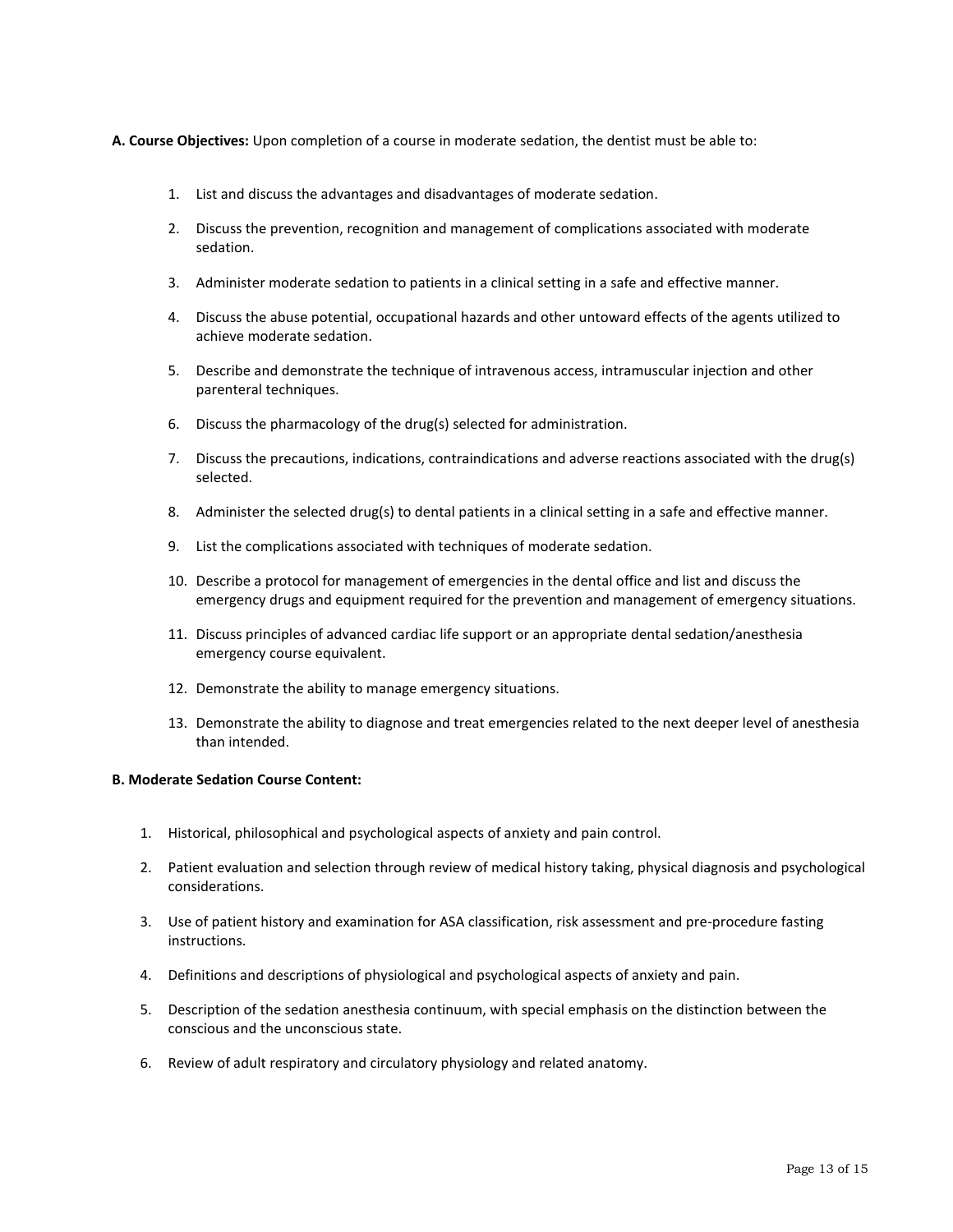- 7. Pharmacology of local anesthetics and agents used in moderate sedation, including drug interactions and contraindications.
- 8. Indications and contraindications for use of moderate sedation.
- 9. Review of dental procedures possible under moderate sedation.
- 10. Patient monitoring using observation and monitoring equipment, with particular attention to vital signs, ventilation/breathing and reflexes related to consciousness.
- 11. Maintaining proper records with accurate chart entries recording medical history, physical examination, informed consent, time-oriented anesthesia record, including the names of all drugs administered including local anesthetics, doses, and monitored physiological parameters.
- 12. Prevention, recognition and management of complications and emergencies.
- 13. Description, maintenance and use of moderate sedation monitors and equipment.
- 14. Discussion of abuse potential.
- 15. Intravenous access: anatomy, equipment and technique.
- 16. Prevention, recognition and management of complications of venipuncture and other parenteral techniques.
- 17. Description and rationale for the technique to be employed.
- 18. Prevention, recognition and management of systemic complications of moderate sedation, with particular attention to airway maintenance and support of the respiratory and cardiovascular systems.

#### **Moderate Sedation Course Duration and Documentation:**

The Course must include:

- A minimum of 60 hours of instruction plus administration of sedation for at least 20 individually managed patients.
- Certification of competence in moderate sedation technique(s).
- Certification of competence in rescuing patients from a deeper level of sedation than intended including managing the airway, intravascular or intraosseous access, and reversal medications.
- Provision by course director or faculty of additional clinical experience if participant competency has not been achieved in time allotted.
- Records of instruction and clinical experiences (i.e., number of patients managed by each participant in each modality/route) that are maintained and available for participant review.

**D. Documentation of Instruction:** The course director must certify the competency of participants upon satisfactory completion of training in each moderate sedation technique, including instruction, clinical experience, managing the airway, intravascular/intraosseous access, and reversal medications.

**E. Faculty:** The course should be directed by a dentist or physician qualified by experience and training. This individual should possess a current permit or license to administer moderate or deep sedation and general anesthesia in at least one state, have had at least three years of experience, including formal postdoctoral training in anxiety and pain control. Dental faculty with broad clinical experience in the particular aspect of the subject under consideration should participate. In addition, the participation of highly qualified individuals in related fields, such as anesthesiologists, pharmacologists, internists, cardiologists and psychologists, should be encouraged.